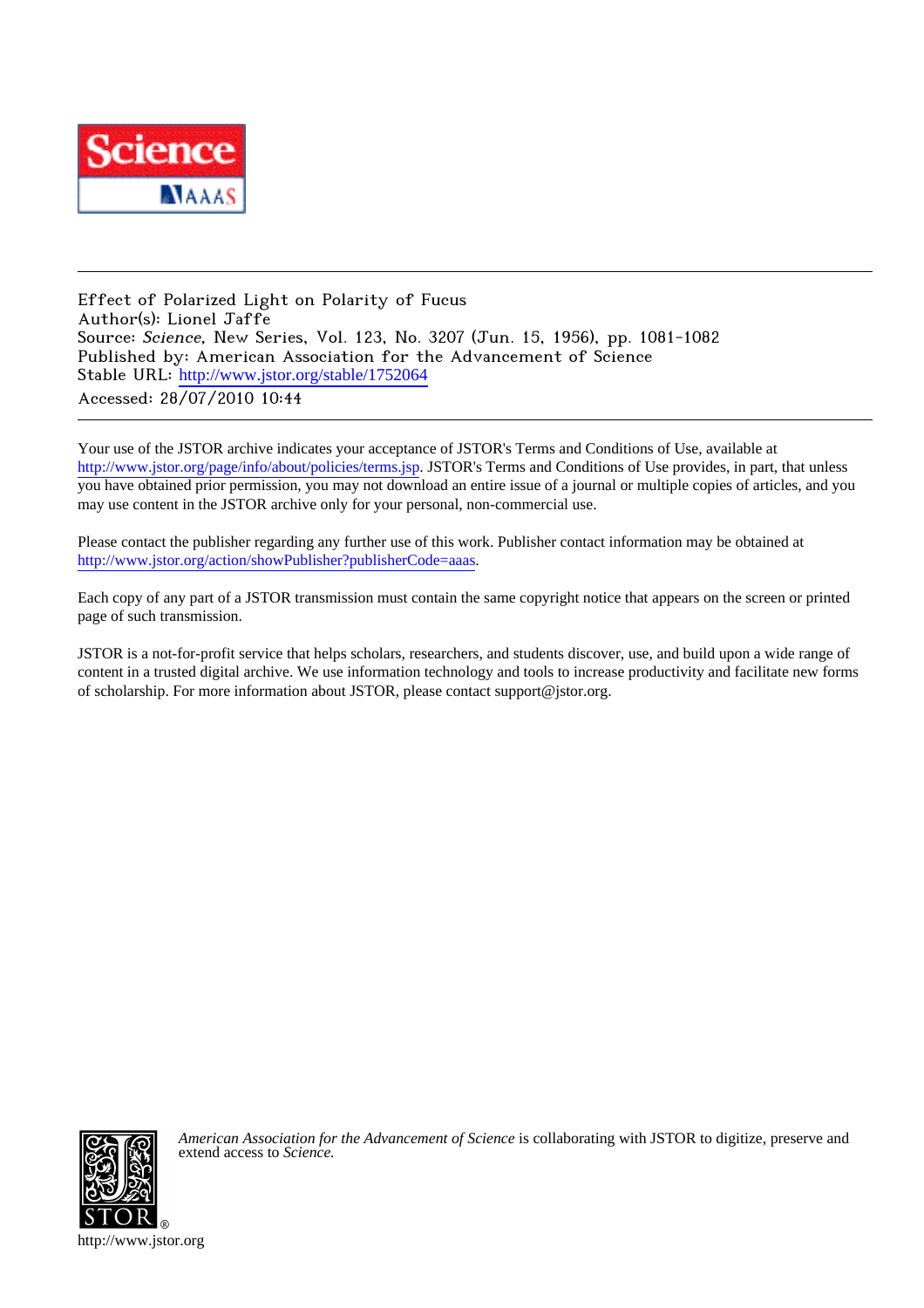**was examined on a standard blood-count**were smeared with plasma, fixed with heat, and stained respectively with Wright's blood stain, methylene blue, and bromphenol blue. No cells could be found. While the possibility of the pres**found. While the possibility of the pres**ence of some cells or cell fragments in <br>
the plasma cannot be miled out extensi **the plasma cannot be ruled out categorically, it seems reasonable to assume that it was cell-free.** 

**All rabbits were given, in about 10 minutes, a whole-body dose of x-rays of 1000 r measured in air at the center of the body (210 kv constant potential, 1 mm Cu half-value layer). The animal was irradiated in a lucite box 12 in. by 6 in., with the center of the body 50 cm directly below the x-ray-tube target. The plasma was injected as soon as practicable after the irradiation. In the exploratory part of the experiment, plasma was injected intravenously in some animals and intraperitoneally in others. Since intravenous injections seemed to be ineffective, they were not used in the second series. It is important to note that the rabbits were obtained in small groups as nearly identical in age and weight as possible and that a control animal in each group received x-rays only. In many cases, the animals were litter mates. The results are shown in Table 1.** 

**Statistical analysis of the first series of 68 rabbits shows that intraperitoneal injection of A plasma gave a statistically significant (at the 0.05 level) increase in number of days surviving as compared with the controls and also as compared with the control and B-plasma animals combined. The effect of B plasma was not statistically significant. In the second series of 75 rabbits, A plasma gave a statistically significant (at the 0.01 level). increase in number of days surviving as compared with controls. All plasma A and B animals, taken together, showed a significant (at the 0.05 level) increase in number of days surviving as compared with the controls.** 

**Thus, the protective action of freshly drawn cell-free splenic plasma (sample A) injected intraperitoneally into chinchilla rabbits soon after exposure to 1000 r of x-rays is very definite. The protec-**



**Fig. 1. Percentage survival of rabbits used in second series during 30-day test period. 15 JUNE 1956** 

**tive action of B plasma is questionable**  greater concentration of some protective agent discharged into the splenic blood **agent discharged into the splenic blood**  during the first part of the bleeding<br>ported It is of interest to note in this **period. It is of interest to note in this**  connection that, after 10 to 25 cm<sup>3</sup> of **blood has been collected, the spleen collapses and remains quite flat thereafter.** 

**It will be noted that the x-ray effect was greater in the second series than in the first, although the experimental procedure was the same. However, the rabbits of the first series were housed outdoors (mild weather) in the Loch Awe Rabbitry, from which all the animals were obtained, whereas those of the second series were kept in the animal care facilities of the College of Physicians and Surgeons, Columbia University. The survival curves of the 75 animals used in this series are given in Fig. 1.** 

**BRUCE R. ALLEN H. GWENDOLYN WARDELL MICHAEL CLAY** 

**Radiological Research Laboratory, Columbia University, New York** 

### **References and Notes**

- **1. L. O. Jacobson, Cancer Research 12, 315**
- **(1952). 2. This article is based on work performed under contract AT-30-1-Gen-70 for the U.S. Atomic**<br> **Energy Commission. A description of the experimental procedure is in preparation. We**  wish to thank A. E. Brandt, New York Opera-<br> **tions Office, U.S. Atomic Energy Commission**<br> **tion to the initial analysis of the U.S.** for the statistical analysis and for helpful sug-<br>gestions in the course of this work. We also<br>wish to thank G. Failla, Columbia University,<br>the big interact and without **for his interest and guidance.**

**27 January 1956** 

# **Effect of Polarized Light on Polarity of Fucus**

**In 1941 Child (1) noted that, when Fucus furcatus zygotes were exposed to unilateral light the direction of which was reversed at hourly intervals, there arose an unspecified percentage of bipolar embryos, forms with rhizoids originating at opposite poles. I have confirmed and widely extended Child's report. In particular, it was observed that bipolar forms were effected just as frequently by oppositely directed light beams when they acted simultaneously as when they acted alternately. It was also noted that the rhizoids of the bipolar forms tended to develop perpendicularly to the light beams. However, the orientation and position of the bipolar forms in the culture vessels suggested that polarization of the light by reflection might have played a determining role.** 

**Accordingly, I investigated the results of exposing F. furcatus eggs to two vertical beams of deliberately polarized light, one coming from a lamp above and the other from a mirror below the** 

**eggs. Recently fertilized eggs were thor**oughly washed with and cultured in arti-<br>ficial sea water (2) at 11<sup>o</sup>C in four glass petri dishes at concentrations of approximately 2 eggs/mm<sup>2</sup>. One of these was cul**mately 2 eggs/mm2. One of these was cul-tured in the dark and three were cultured in light for 22 hours (starting at 2 hours after fertilization) and subsequently in the dark. The light source was a General Electric standard, cool, white, 20-w fluorescent lamp placed above the culture dishes. In each case, the light was collimated into a beam that was directed**  downward and held within  $\pm 3.1$ ° of the **vertical, and that was of an intensity of about 1 ft-ca. In two cases, the beam was then filtered through a Polaroid laboratory J-filter placed just above the culture vessel. In the third case, the beam entered the dish directly. A back-surfacesilvered mirror was placed just below each illuminated dish, thus reflecting upward into each a second beam of ap-**



**Fig. 1. Four-day-old embryos of F. furcatus cultured in the dark (top); in nonpolarized white light (middle); in plane polarized light (bottom). (x 4).**